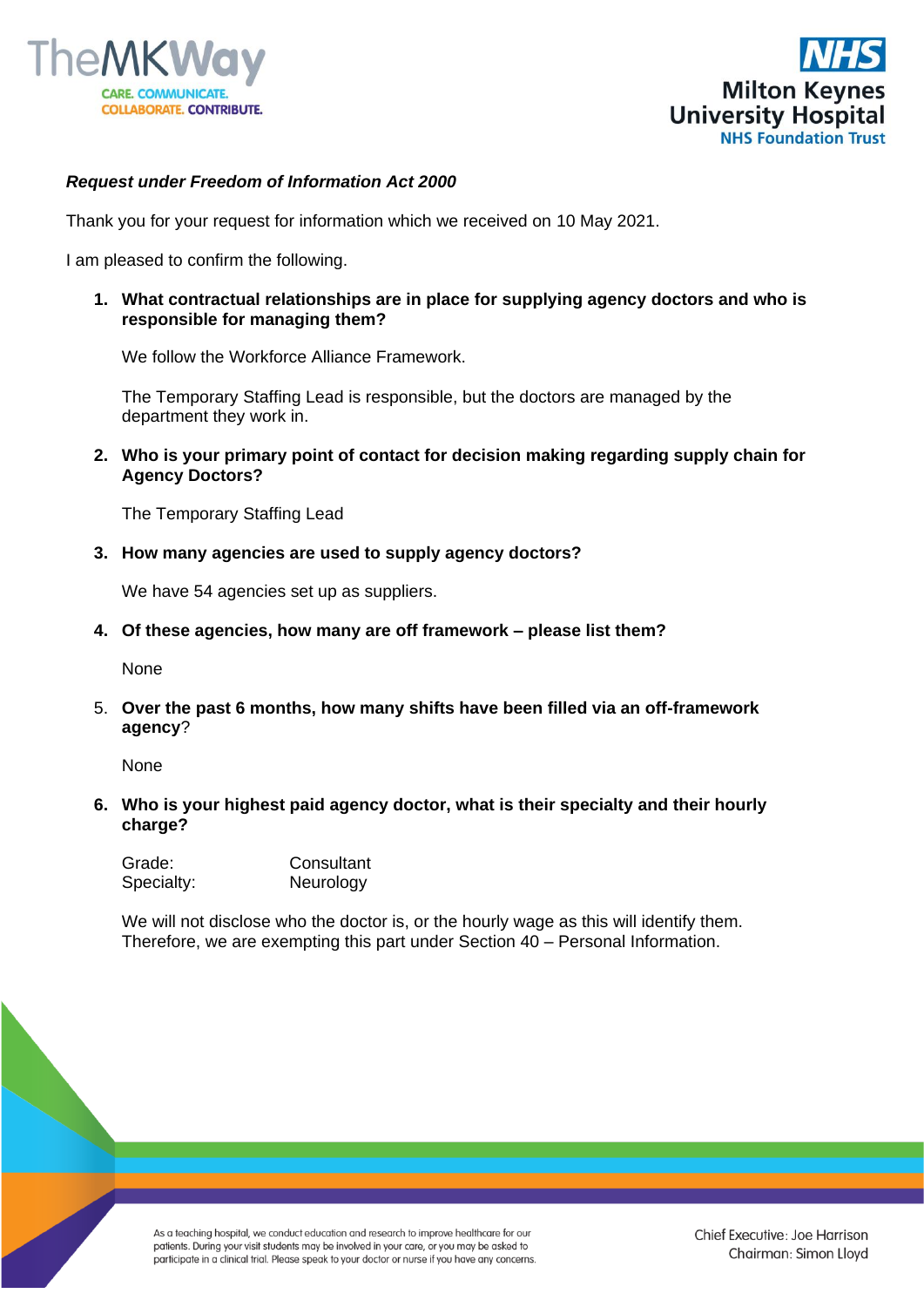**7. Please outline your spend per agency, broken down by grade and specialty of doctor over the past 6 months?**

| <b>Agency Name</b>              | <b>Total Cost</b> |
|---------------------------------|-------------------|
| <b>ID Medical</b>               | £450,388          |
| <b>National Locums</b>          | £98,705           |
| Accident & Emergency Agency     | £78,989           |
| <b>TXM Healthcare</b>           | £57,039           |
| Pertemps Medical                | £30,565           |
| Provide Medical                 | £30,304           |
| <b>Interact Medical</b>         | £27,838           |
| <b>Holt Doctors</b>             | £20,981           |
| Unite Medical                   | £20,588           |
| <b>RM Medics</b>                | £11,173           |
| D.R.C. Locums                   | £10,355           |
| <b>ProMedical Personnel</b>     | £8,988            |
| <b>Total Assist Recruitment</b> | £8,789            |
| Medecho                         | £1,811            |
| <b>Medilink Consulting</b>      | £1,358            |
| Doctors On Call                 | £866              |
| Coyle Personnel                 | £521              |
| Locum People                    | £468              |

**8. Do you have a Master Vendor for Agency Doctors In place? If so, who are they and when are they contracted until?**

No

**9. If you have a Master Vendor in place, what is your current average % fill rate from your Master Vendor Provider for Medical Locums for the past 6 months?**

n/a

**10. If you have a Master Vendor in place, how many hours of work for medical locums have been booked outside of your Master Vendor arrangement in the past 6 months?**

n/a

**11. If you have a Master Vendor in place, what % of bookings by your Master Vendor Provider are at the NHSI capped rates in the past 6 months?**

n/a

**12. What is your total (£) off framework agency spend for Agency Doctors?** 

n/a

**13. Does the trust utilise a Direct Engagement method of payment for agency doctors and if so, whom?**

We use DF via 247Time/Allocate.